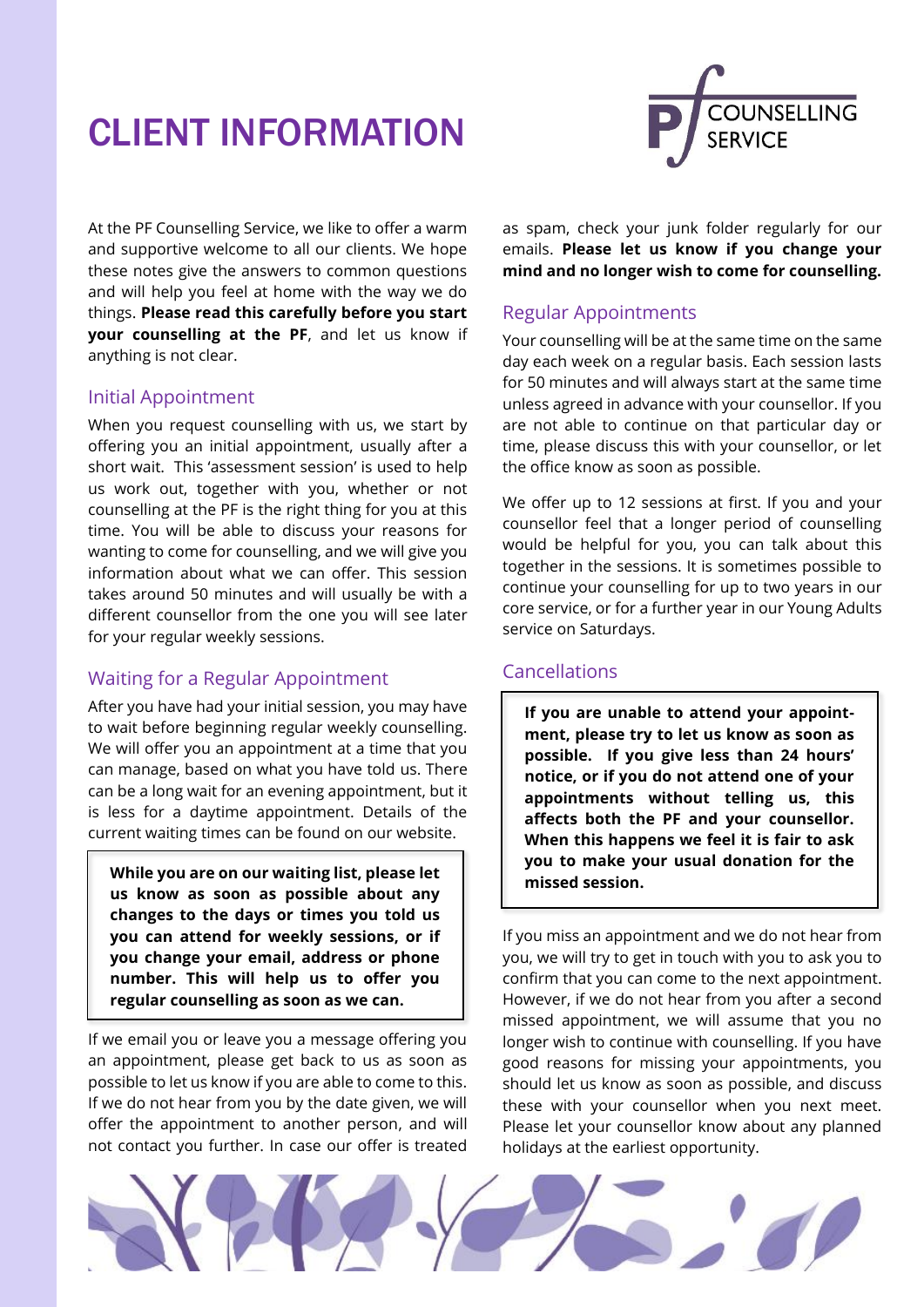## Contact with You

If you have given us your email address, we will use this as our main way of getting in touch with you, unless you tell us otherwise. This is a confidential and cost-effective way for us to communicate with you, so please ensure that you check your email regularly. It is useful to add us to your list of 'safe senders' to avoid our emails going into junk.

If we telephone you, our number is shown as 'withheld', to ensure your confidentiality. Please answer these calls if you are waiting to hear from us.

#### Confidentiality

We offer a confidential counselling service. Under normal circumstances, no information about you will be passed to anyone outside PF Counselling. This includes information about your initial enquiry, your attendance at counselling sessions, and anything that you have told your counsellor during the sessions.

**In certain circumstances, the PF may pass on confidential information about you.** 

**This would only happen if:** 

- **You have asked your counsellor or a member of staff to share the information.**
- **Your counsellor or a member of staff believes that you or another person is at risk of serious harm.**
- **Your counsellor or a member of staff is required by law to do so.**

If any of these things were to happen, your counsellor would normally encourage you to pass on the information to the relevant person or agency yourself. However, if the situation is critical or we cannot contact you, the member of staff or counsellor may pass on the information directly. If it is at all possible, we will ask you first for your consent.



## Your Counsellor

Your counsellor will come from one of many different theoretical and practical approaches, or may have had training in more than one. At the PF we do not offer just one 'type' of counselling, and support many recognised approaches to therapy.

The relationship that you have with your counsellor is very important to the success of the counselling work you do together. If you have difficulty with this relationship at any point, you should discuss it with your counsellor or, if necessary, with a PF staff member. If the Director agrees, and if it is possible, you may be offered the opportunity to change to a different counsellor. However, there may be a delay in restarting your counselling until a new counsellor is available. It can be helpful to try to talk about any problems first with your counsellor to see if you can work together on what you are finding difficult.

How counselling ends is important for both you and your counsellor. When you feel that you would like to finish counselling, please discuss this with your counsellor in a session before the one that you would like to be your final appointment.

As well as providing counselling to clients, the PF also supports the training of new counsellors. This means that some of our counsellors may be in the final stages of a Postgraduate Diploma or other professional training. They will usually have received at least two years training and are closely supervised by their training organisation as well as by the PF.

## Record Keeping and Your Privacy

We are committed to looking after your privacy, and the confidentiality of the work we do with you. We need to keep your name, contact details, and statistical data on record in the office. We keep a record of all appointments offered, attended, and cancelled, and of the financial contributions made. We do this so that we can run an efficient service, maintain the appointments system, and make sure that the premises are safe for everyone.

Your counsellor will keep notes about your sessions, which are stored securely by PF. They will usually be short and factual, and will include things such as background information, key topics discussed, and issues that have come up for you or your counsellor during the session.

**By accepting the PF's offer of counselling, you are agreeing to these records being kept according to the terms of the PF Privacy Policy, available on our website.**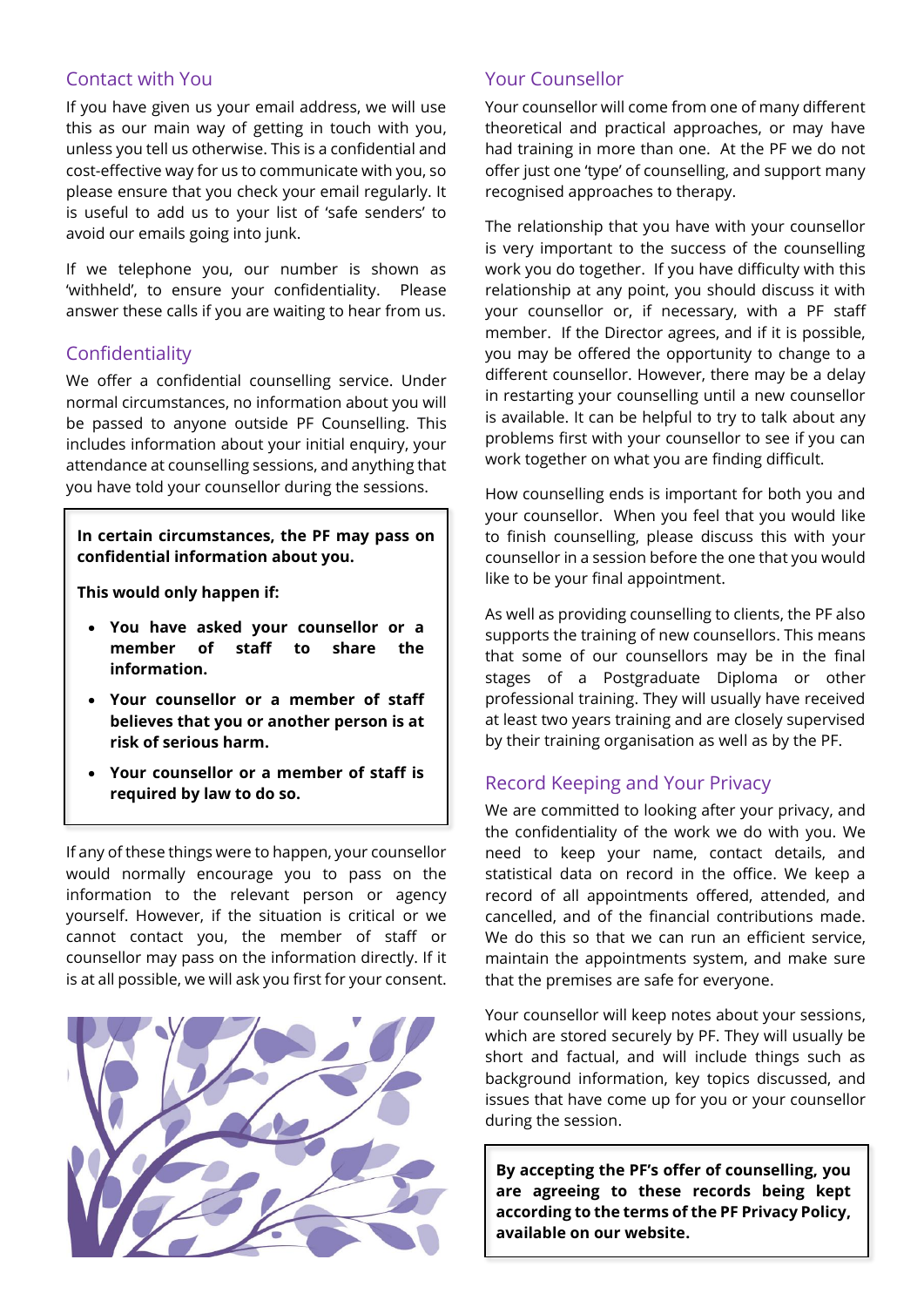

## **Donations**

Counselling at the PF is offered to everyone on a voluntary donation basis. We are a registered charity whose aim is to provide quality counselling, available and affordable to all members of the community.

The typical cost of a private counselling session in Edinburgh is around £45 - £65, but at the PF we do not charge fees. However, we ask all clients to make a donation at each session, according to what they feel they can afford. This is seen as a way of valuing your therapeutic work, as well as supporting the PF.

The amount you are able to offer will be agreed with you during your initial assessment appointment. You can then give your donation to your counsellor each week, in cash or by card. You may do this for a number of sessions in advance if you wish.

You can discuss and change your weekly donation (downwards or upwards) with your counsellor at any time. Circumstances can change, and we do not want you to stop coming for counselling because of financial worries. If you find that it is difficult to keep donating the amount that you first agreed, please discuss this with your counsellor. On the other hand, you may find work or have some other change of circumstances which means that you can make a larger donation. That would be much appreciated!

Our counsellors and receptionists provide their services on a voluntary basis in the core service, but we need donations to cover the running costs, including the expenses of premises, counselling supervision, office administration and training. Although the PF Young Adults service is supported by some initial funding, your donations will enable us to keep it going for longer.

## Gift Aid

The Government's Gift Aid scheme allows us to claim a refund of tax you have paid on the amount you donate. It can add 25p to every £1 donated.

**For example: If you donate £20 per session for 12 sessions, Gift Aid will add £60.00 to your total donation, at no additional cost to you.** 

You will be asked to make a Gift Aid Declaration at your initial session, and if you can help in this way we then reclaim tax. You do not need to do anything else. If you are not a tax-payer then you should not make a Gift Aid Declaration. And if for any reason you think that the amount you pay in tax may be less than the amount being claimed for all the donations you are making to all the charities you support, please tell us.

Your form is kept securely by us for the sole purpose of providing a record of your declaration to HMRC, so that we can claim Gift Aid. If you would like any further information on the Gift Aid Scheme or have any questions, please ask the staff in the office.

#### *If you pay enough tax, we can claim Gift Aid!*

## Data Security

All records and notes are kept securely within the PF Counselling Service physical and electronic systems. Notes are kept anonymously, which means that your name is not on them. Other information that we need to keep about you, such as your address and phone number, are kept separately and securely. Only authorised office personnel have access to these.

In line with best professional practice, your personal information and notes are kept for a period of three years after you finish counselling. After this time they are destroyed by shredding or secure deletion. We keep anonymous statistical data for longer in order to monitor and develop the counselling service.

#### GDPR

Under GDPR (General Data Protection Regulations), we have a duty to process personal data carefully and securely, and you have a right to see the material we hold about you. If you would like to see this information, please speak first to your counsellor. They will be able to tell you more about what is in your file and why. This is often more helpful than simply seeing written material. You can also contact the Director to ask to see the information we hold. We would need one week's notice to administer a data request.